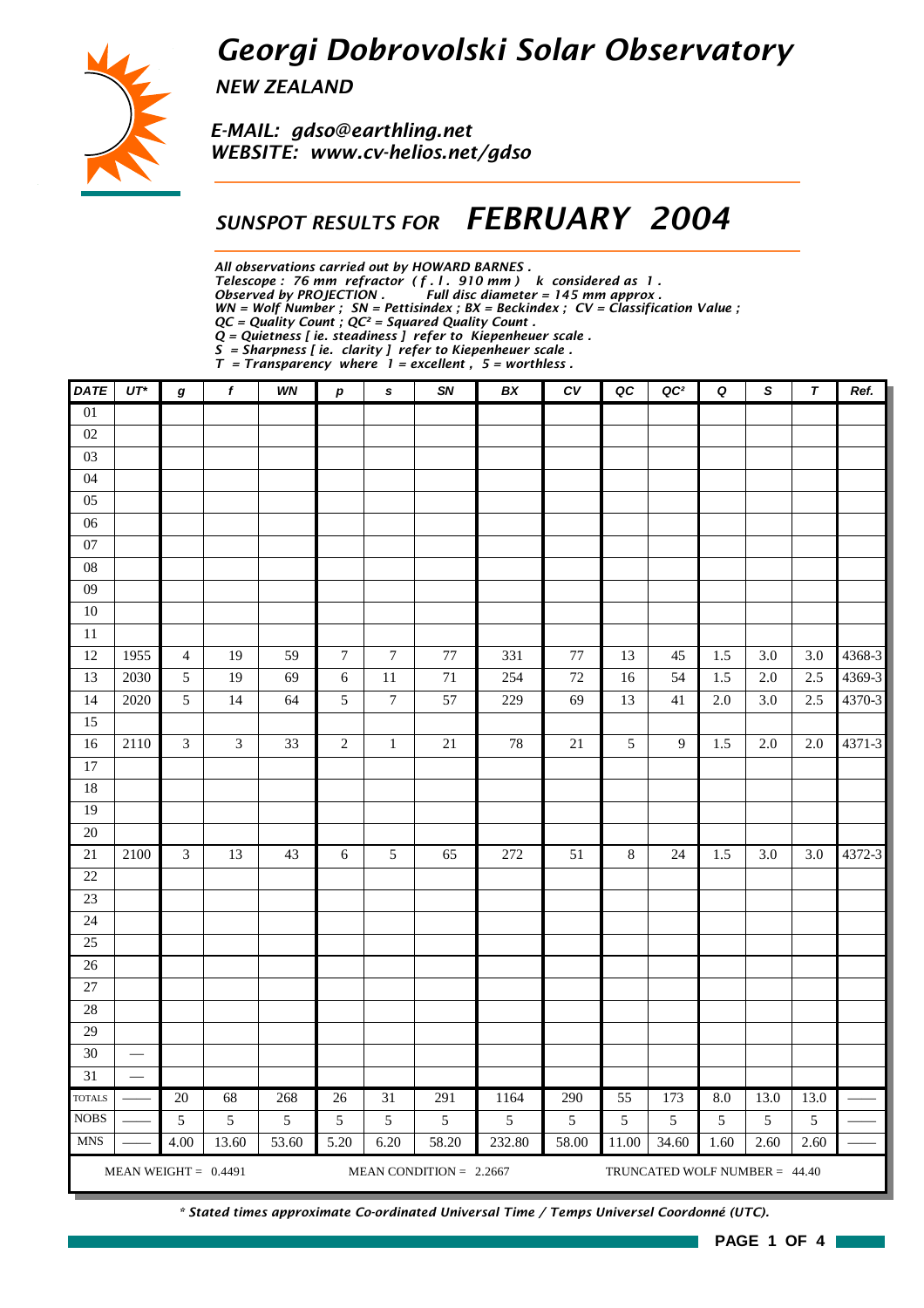## *Georgi Dobrovolski Solar Observatory*

*SUNSPOT DISTRIBUTION & INTER-SOL INDICES FOR FEBRUARY 2004*

*All observations carried out by HOWARD BARNES .*

*Telescope : 76 mm refractor ( f . l . 910 mm ) .*

*Observed by PROJECTION . Full disc diameter = 145 mm approx . IS = Inter-Sol Index .*

*gr = number of multi-spot groups .*

*grfp = number of umbræ within penumbræ within the groups (gr) .*

*grf = number of non-penumbral spots within the groups (gr) .*

*efp = number of single penumbral spots .*

*ef = number of single non-penumbral spots .*

*Q = Quietness [ ie. steadiness ] refer to Kiepenheuer scale .*

*S = Sharpness [ ie. clarity ] refer to Kiepenheuer scale . T = Transparency where 1 = excellent , 5 = worthless .*

| <b>DATE</b>                 | $\overline{UT}$          | IS                      | gr                      | grfp             | grf              | $\ensuremath{\mathit{efp}}$ | $\mathbf{e} \mathbf{f}$ | $\pmb Q$ | $\overline{s}$ | $\pmb{\tau}$   | Ref.   |
|-----------------------------|--------------------------|-------------------------|-------------------------|------------------|------------------|-----------------------------|-------------------------|----------|----------------|----------------|--------|
| 01                          |                          |                         |                         |                  |                  |                             |                         |          |                |                |        |
| 02                          |                          |                         |                         |                  |                  |                             |                         |          |                |                |        |
| 03                          |                          |                         |                         |                  |                  |                             |                         |          |                |                |        |
| 04                          |                          |                         |                         |                  |                  |                             |                         |          |                |                |        |
| 05                          |                          |                         |                         |                  |                  |                             |                         |          |                |                |        |
| 06                          |                          |                         |                         |                  |                  |                             |                         |          |                |                |        |
| $07\,$                      |                          |                         |                         |                  |                  |                             |                         |          |                |                |        |
| ${\bf 08}$                  |                          |                         |                         |                  |                  |                             |                         |          |                |                |        |
| 09                          |                          |                         |                         |                  |                  |                             |                         |          |                |                |        |
| $10\,$                      |                          |                         |                         |                  |                  |                             |                         |          |                |                |        |
| 11                          |                          |                         |                         |                  |                  |                             |                         |          |                |                |        |
| $\overline{12}$             | 1955                     | $22\,$                  | $\mathfrak{Z}$          | $11\,$           | $\boldsymbol{7}$ | $\,1\,$                     | $\boldsymbol{0}$        | $1.5\,$  | $3.0\,$        | 3.0            | 4368-3 |
| 13                          | 2030                     | $24\,$                  | $\sqrt{5}$              | $\,$ 8 $\,$      | $11\,$           | $\boldsymbol{0}$            | $\boldsymbol{0}$        | $1.5\,$  | $2.0\,$        | $2.5\,$        | 4369-3 |
| $\overline{14}$             | 2020                     | $17\,$                  | $\overline{\mathbf{3}}$ | $\sqrt{6}$       | $\sqrt{6}$       | $\,1\,$                     | $\,1$                   | $2.0\,$  | $3.0\,$        | $2.5\,$        | 4370-3 |
| $\overline{15}$             |                          |                         |                         |                  |                  |                             |                         |          |                |                |        |
| 16                          | 2110                     | $\overline{\mathbf{3}}$ | $\boldsymbol{0}$        | $\boldsymbol{0}$ | $\boldsymbol{0}$ | $\overline{2}$              | $\,1\,$                 | $1.5\,$  | $2.0\,$        | $2.0\,$        | 4371-3 |
| 17                          |                          |                         |                         |                  |                  |                             |                         |          |                |                |        |
| 18                          |                          |                         |                         |                  |                  |                             |                         |          |                |                |        |
| 19                          |                          |                         |                         |                  |                  |                             |                         |          |                |                |        |
| 20                          |                          |                         |                         |                  |                  |                             |                         |          |                |                |        |
| $21\,$                      | 2100                     | 14                      | $\mathbf{1}$            | $\sqrt{6}$       | 5                | $\sqrt{2}$                  | $\boldsymbol{0}$        | 1.5      | $3.0\,$        | $3.0\,$        | 4372-3 |
| 22                          |                          |                         |                         |                  |                  |                             |                         |          |                |                |        |
| 23                          |                          |                         |                         |                  |                  |                             |                         |          |                |                |        |
| $24\,$                      |                          |                         |                         |                  |                  |                             |                         |          |                |                |        |
| $25\,$                      |                          |                         |                         |                  |                  |                             |                         |          |                |                |        |
| $\overline{26}$             |                          |                         |                         |                  |                  |                             |                         |          |                |                |        |
| $27\,$                      |                          |                         |                         |                  |                  |                             |                         |          |                |                |        |
| 28                          |                          |                         |                         |                  |                  |                             |                         |          |                |                |        |
| 29                          |                          |                         |                         |                  |                  |                             |                         |          |                |                |        |
| 30                          | $\overline{\phantom{m}}$ |                         |                         |                  |                  |                             |                         |          |                |                |        |
| $\overline{31}$             | $\equiv$                 |                         |                         |                  |                  |                             |                         |          |                |                |        |
| <b>TOTALS</b>               |                          | 80                      | 12                      | 31               | 29               | $\overline{6}$              | $\overline{2}$          | 8.0      | 13.0           | 13.0           |        |
| $\rm{NOBS}$                 |                          | $\sqrt{5}$              | 5                       | 5                | $\mathfrak{S}$   | $\sqrt{5}$                  | $\sqrt{5}$              | 5        | 5              | $\mathfrak{S}$ |        |
| $\ensuremath{\mathsf{MNS}}$ |                          | 16.00                   | 2.40                    | 6.20             | 5.80             | 1.20                        | 0.40                    | 1.60     | 2.60           | 2.60           |        |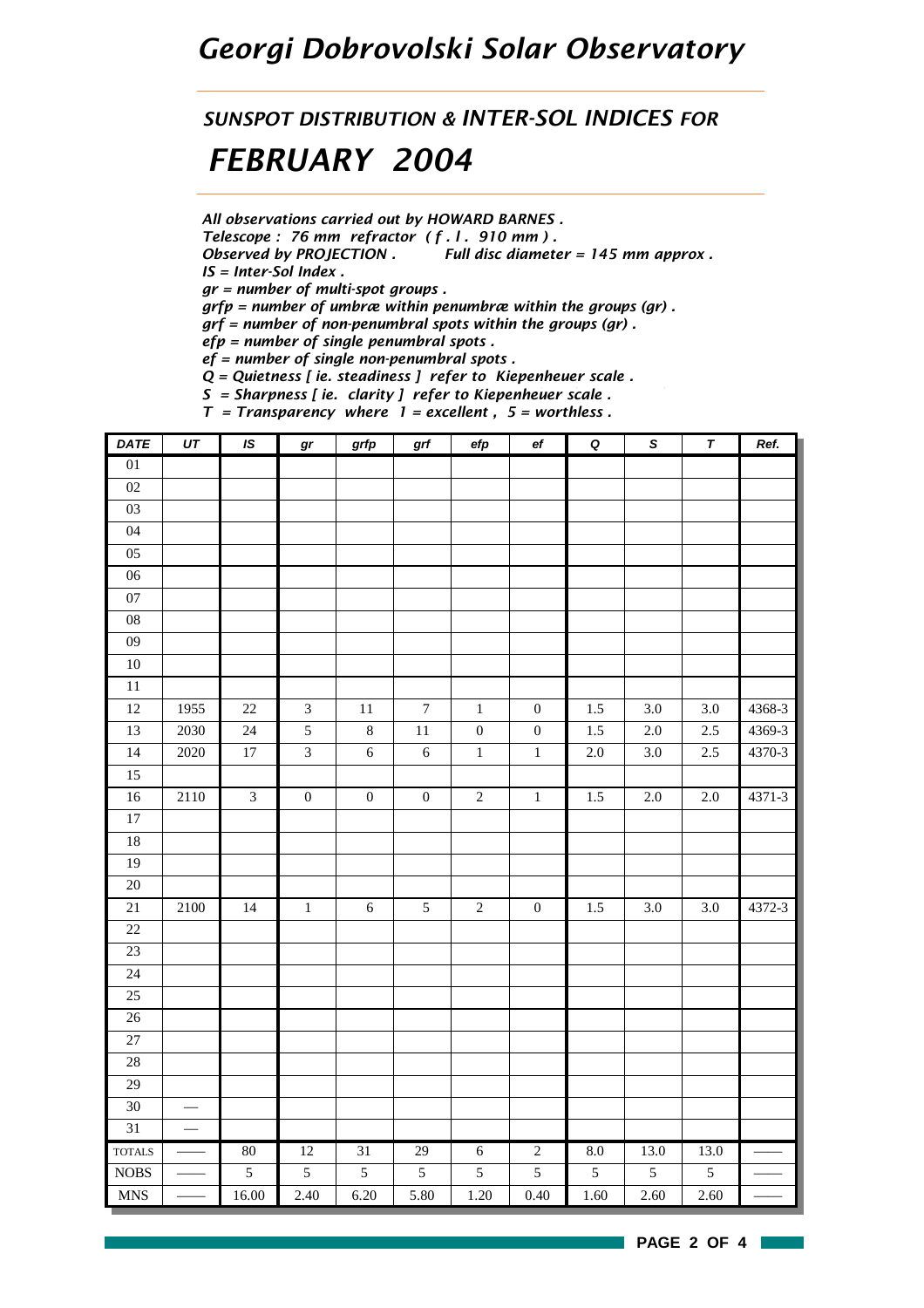#### *SUNSPOT CENSUS BY CLASSIFICATION FOR*

# *FEBRUARY 2004*

*All observations carried out by HOWARD BARNES . Telescope : 76 mm refractor ( f . l . 910 mm ) .* **Full disc diameter = 145 mm approx.** *IF 2 OR MORE REGIONS ARE OF THE SAME CLASSIFICATION , THEN SUNSPOT COUNTS ARE SEPARATED BY SOLIDI ( / ) .*

| DATE          | UT                       |                  | $\boldsymbol{A}$ |                  | $\pmb B$       |              | C                |                         | D                                       |                  | E           | F<br>$\pmb H$<br>G |                                   |                |              |          |              | $\pmb{J}$      |                 |
|---------------|--------------------------|------------------|------------------|------------------|----------------|--------------|------------------|-------------------------|-----------------------------------------|------------------|-------------|--------------------|-----------------------------------|----------------|--------------|----------|--------------|----------------|-----------------|
|               |                          | $\boldsymbol{g}$ | $\pmb{f}$        | $\boldsymbol{g}$ | f              | $\bm{g}$     | $\pmb{f}$        | $\bm{g}$                | $\pmb{f}$                               | $\boldsymbol{g}$ | f           | $\pmb{g}$          | $\pmb{f}$                         | $\bm{g}$       | $\mathbf{f}$ | $\bm{g}$ | $\mathbf{f}$ | $\bm{g}$       | $\pmb{f}$       |
| 01            |                          |                  |                  |                  |                |              |                  |                         |                                         |                  |             |                    |                                   |                |              |          |              |                |                 |
| $02\,$        |                          |                  |                  |                  |                |              |                  |                         |                                         |                  |             |                    |                                   |                |              |          |              |                |                 |
| $03\,$        |                          |                  |                  |                  |                |              |                  |                         |                                         |                  |             |                    |                                   |                |              |          |              |                |                 |
| $04\,$        |                          |                  |                  |                  |                |              |                  |                         |                                         |                  |             |                    |                                   |                |              |          |              |                |                 |
| $05\,$        |                          |                  |                  |                  |                |              |                  |                         |                                         |                  |             |                    |                                   |                |              |          |              |                |                 |
| $06\,$        |                          |                  |                  |                  |                |              |                  |                         |                                         |                  |             |                    |                                   |                |              |          |              |                |                 |
| $07\,$        |                          |                  |                  |                  |                |              |                  |                         |                                         |                  |             |                    |                                   |                |              |          |              |                |                 |
| ${\bf 08}$    |                          |                  |                  |                  |                |              |                  |                         |                                         |                  |             |                    |                                   |                |              |          |              |                |                 |
| $09$          |                          |                  |                  |                  |                |              |                  |                         |                                         |                  |             |                    |                                   |                |              |          |              |                |                 |
| $10\,$        |                          |                  |                  |                  |                |              |                  |                         |                                         |                  |             |                    |                                   |                |              |          |              |                |                 |
| 11            |                          |                  |                  |                  |                |              |                  |                         |                                         |                  |             |                    |                                   |                |              |          |              |                |                 |
| 12            | 1955                     | $\mathbf 0$      | 0                | $\mathbf 0$      | 0              | $\mathbf{1}$ | 3                | $\sqrt{2}$              | 7/8                                     | 0                | 0           | $\mathbf 0$        | $\pmb{0}$                         | $\mathbf 0$    | 0            | 0        | 0            | $\mathbf{1}$   | $\mathbf{1}$    |
| 13            | 2030                     | $\mathbf 0$      | 0                | $\mathbf{1}$     | $\overline{2}$ | $\sqrt{2}$   | $2/4$            | $\overline{\mathbf{c}}$ | 3/8                                     | 0                | $\pmb{0}$   | $\mathbf 0$        | $\pmb{0}$                         | 0              | 0            | 0        | 0            | 0              | $\mathbf 0$     |
| 14            | 2020                     | $\mathbf{1}$     | $\mathbf{1}$     | $\mathbf{1}$     | $\overline{2}$ | $\pmb{0}$    | 0                | $\overline{\mathbf{c}}$ | 4/6                                     | $\mathbf 0$      | 0           | $\pmb{0}$          | $\pmb{0}$                         | $\mathbf 0$    | $\mathbf 0$  | 0        | 0            | $\mathbf{1}$   | $\mathbf{1}$    |
| 15            |                          |                  |                  |                  |                |              |                  |                         |                                         |                  |             |                    |                                   |                |              |          |              |                |                 |
| 16            | 2110                     | $\mathbf{1}$     | $\mathbf{1}$     | $\mathbf 0$      | 0              | $\pmb{0}$    | $\mathbf 0$      | $\pmb{0}$               | 0                                       | $\mathbf 0$      | 0           | $\mathbf 0$        | $\pmb{0}$                         | $\pmb{0}$      | 0            | 0        | 0            | $\overline{c}$ | 1/1             |
| 17            |                          |                  |                  |                  |                |              |                  |                         |                                         |                  |             |                    |                                   |                |              |          |              |                |                 |
| 18            |                          |                  |                  |                  |                |              |                  |                         |                                         |                  |             |                    |                                   |                |              |          |              |                |                 |
| 19            |                          |                  |                  |                  |                |              |                  |                         |                                         |                  |             |                    |                                   |                |              |          |              |                |                 |
| 20            |                          |                  |                  |                  |                |              |                  |                         |                                         |                  |             |                    |                                   |                |              |          |              |                |                 |
| 21            | 2100                     | $\mathbf 0$      | 0                | $\mathbf 0$      | 0              | $\mathbf 0$  | $\mathbf 0$      | $\mathbf{1}$            | 11                                      | 0                | 0           | 0                  | $\mathsf 0$                       | 0              | 0            | 0        | 0            | $\overline{c}$ | 1/1             |
| $22\,$        |                          |                  |                  |                  |                |              |                  |                         |                                         |                  |             |                    |                                   |                |              |          |              |                |                 |
| $23\,$        |                          |                  |                  |                  |                |              |                  |                         |                                         |                  |             |                    |                                   |                |              |          |              |                |                 |
| 24            |                          |                  |                  |                  |                |              |                  |                         |                                         |                  |             |                    |                                   |                |              |          |              |                |                 |
| $25\,$        |                          |                  |                  |                  |                |              |                  |                         |                                         |                  |             |                    |                                   |                |              |          |              |                |                 |
| $26\,$        |                          |                  |                  |                  |                |              |                  |                         |                                         |                  |             |                    |                                   |                |              |          |              |                |                 |
| $27\,$        |                          |                  |                  |                  |                |              |                  |                         |                                         |                  |             |                    |                                   |                |              |          |              |                |                 |
| $28\,$        |                          |                  |                  |                  |                |              |                  |                         |                                         |                  |             |                    |                                   |                |              |          |              |                |                 |
| 29            |                          |                  |                  |                  |                |              |                  |                         |                                         |                  |             |                    |                                   |                |              |          |              |                |                 |
| $30\,$        | $\overline{\phantom{m}}$ |                  |                  |                  |                |              |                  |                         |                                         |                  |             |                    |                                   |                |              |          |              |                |                 |
| $31\,$        | $\overline{\phantom{0}}$ |                  |                  |                  |                |              |                  |                         |                                         |                  |             |                    |                                   |                |              |          |              |                |                 |
| <b>TOTALS</b> |                          | $\overline{2}$   | $\overline{c}$   | $\sqrt{2}$       | $\overline{4}$ | $\mathbf{3}$ | $\boldsymbol{9}$ | $\overline{7}$          | $47\,$                                  | $\overline{0}$   | $\pmb{0}$   | $\overline{0}$     | $\pmb{0}$                         | $\overline{0}$ | $0\qquad 0$  |          | $\mathbf 0$  | 6 <sup>1</sup> | $6\phantom{.0}$ |
|               |                          |                  |                  |                  |                |              |                  |                         | REGIONAL PERCENTAGES                    |                  |             |                    |                                   |                |              |          |              |                |                 |
| $\mathbf A$   |                          |                  | $\, {\bf B}$     |                  | ${\bf C}$      |              | ${\bf D}$        |                         | ${\bf E}$                               |                  | $\mathbf F$ | ${\bf G}$          | $\, {\rm H}$                      |                |              | $\bf J$  |              |                | SIGMAg          |
| $10.0\,$      |                          |                  | $10.0\,$         |                  | 15.0           |              | $35.0\,$         |                         | $0.0\,$                                 |                  | $0.0\,$     | $0.0\,$            | $0.0\,$                           |                |              | $30.0\,$ |              |                | $20\,$          |
|               |                          |                  |                  |                  | $NOBS = 5$     |              |                  |                         | $\overline{p}/g$ mean = 1.3233          |                  |             |                    | $f/g$ mean = 3.3367               |                |              |          |              |                |                 |
|               |                          |                  |                  |                  |                |              |                  |                         | $\frac{1}{p}$ / g mean = 1.3000         |                  |             |                    | $\frac{1}{\pi}$ / g mean = 3.4000 |                |              |          |              |                |                 |
|               |                          |                  |                  |                  |                |              |                  |                         | GROUP COMPLEXITY INDEX $(GCI) = 4.7000$ |                  |             |                    |                                   |                |              |          |              |                |                 |
|               |                          |                  |                  |                  |                |              |                  |                         |                                         |                  |             |                    |                                   |                |              |          |              |                |                 |

n a